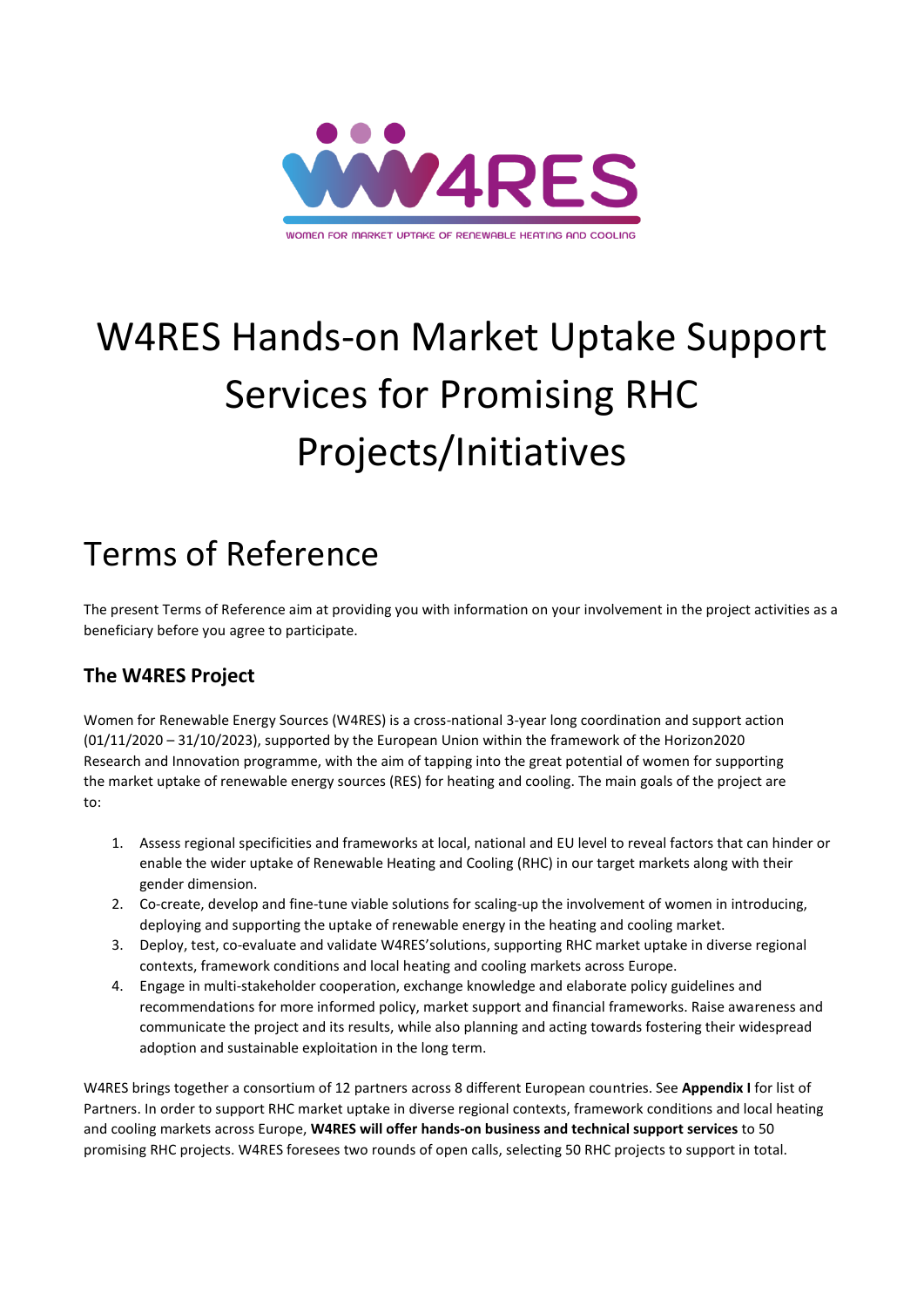The second round opens on June  $1^{st}$ , 2022 and accepts applications until September 30<sup>th</sup>, 2022. W4RES is looking for projects with focus on the RHC sector – with a high level of female engagement or interest in gender topics. Such projects may include (but are not limited to) innovative technologies or design concepts for energy efficient buildings or city quarters, business ideas on how to engage people to reduce their carbon footprint or identify sustainable ways to address negative impacts of climate change.

The terms of the participation in the open call for interest and nominations for this call are described below.

## **Terms**

These 'Terms of Reference' are effective from 01.06.2022 and continue until the completion of the support services or latest, until the end of the project on 31.10.2023.

## **Market Uptake Support Services**

The market uptake support services offered by W4RES can cover projects in various phases of development as shown in [Figure 1.](#page-1-0)



*Figure 1: Project phases for market uptake service*

<span id="page-1-0"></span>The market uptake support services are structured into **business and innovation support services** to facilitate and accelerate RHC market uptake and **technical support and consultancy** to help women set-up and deploy gender responsive RHC solutions. They include but are not limited to services from the following subcategories: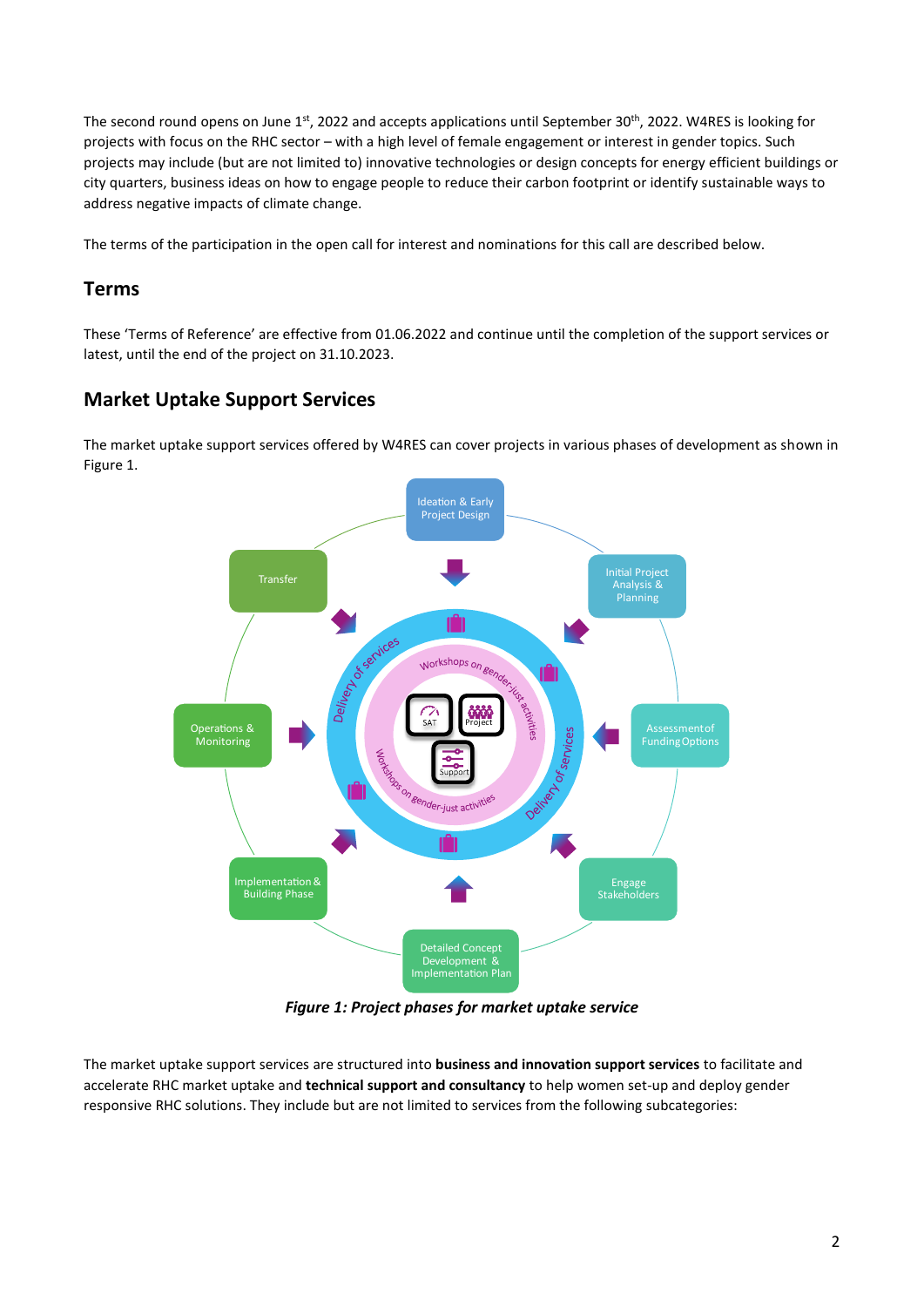## **Business and Innovation Support Services**

The W4RES business support services encompass the following categories: (i) market research; (ii) business planning; (iii) access to finance support; (iv) networking; and (v) mentoring. They aim at developing the economic, financial, and administrative potentials and capabilities of the project and leading team, support expansion or increasing the innovation level of the project.

## **Technical Support and Consultancy**

The W4RES technical support services comprise activities in the following categories, but are not necessarily limited to these: (i) development of strategic and technical concepts in earlier phases of RHC projects; (ii) feasibility studies including modelling energy demand and regional RES supply potentials; (iii) energetic and environmental impact assessment, namely of  $CO<sub>2</sub>$  emissions; (iv) technical support and advice for pilot project implementation and monitoring; (v) advanced training of project staff or key stakeholders on benefits of RHC, renewable energies or related topics.

These services target the technical development and optimisation of your project, as well as its effective implementation, and the provision of tools for continuous improvement.

All projects will also be accompanied with activities and workshops to support decision-makers in raising awareness with regards to gender topics (e.g. women's empowerment, diversity of aims, needs and motivations), using planned actions and tools (i.e. gender-responsive approaches) for appreciating and factoring these differences in the decisionmaking process, and making them fundamental elements in the design, implementation, monitoring and evaluation of RHC projects and policies.

Examples of the project phases for market uptake business and technical support services are listed in the [Table 1](#page-2-0) below.

| <b>Project phase</b>                                                    | <b>Business support services</b>                                                                                                                                                            | <b>Technical support services</b>                                                                                                 |  |  |  |
|-------------------------------------------------------------------------|---------------------------------------------------------------------------------------------------------------------------------------------------------------------------------------------|-----------------------------------------------------------------------------------------------------------------------------------|--|--|--|
| <b>Ideation &amp;</b><br><b>Early Project design</b>                    | Design Thinking & Brainstorming<br>Idea scanning & development<br>$\blacksquare$                                                                                                            |                                                                                                                                   |  |  |  |
| <b>Initial Project Analysis &amp; Planning</b>                          | Market research & trends analysis<br>▪<br><b>Financial planning</b><br><b>Business modelling</b><br>$\qquad \qquad \blacksquare$<br><b>Environmental modelling</b><br><b>IPR Management</b> | Analysing local conditions & data<br>Assessing technical feasibility<br>Screening legal frame<br>Supporting rough design & sizing |  |  |  |
| <b>Assessment of Funding Options</b>                                    | ٠                                                                                                                                                                                           | Assessment of funding options<br>Training on R&I funding programmes<br>Investment readiness trainings                             |  |  |  |
| <b>Engage Stakeholders</b>                                              | $\blacksquare$                                                                                                                                                                              | Matchmaking & pitching events<br>Partnering with local clusters<br>Stakeholder analysis & user engagement                         |  |  |  |
| <b>Detailed Concept Development &amp;</b><br><b>Implementation Plan</b> | <b>Business model review</b><br>Implementation roadmap                                                                                                                                      | Scenarios and 3D building simulations<br><b>Boundary conditions</b><br>Fine sizing, e.g. grid planning                            |  |  |  |
| <b>Implementation &amp; Building Phase</b>                              |                                                                                                                                                                                             | Project management<br>Adaptations to changing circumstances<br>Life Cycle Assessment                                              |  |  |  |
| <b>Operations &amp; Monitoring</b>                                      | Feedback integration &<br>$\blacksquare$<br>Adaptations to business model                                                                                                                   | <b>Project Documentation</b><br>Monitoring via UN 17 SDGs<br>Certification                                                        |  |  |  |
| <b>Transfer</b>                                                         | Transfer to other projects<br>٠<br>Knowledge sharing (Green Cities)                                                                                                                         | Technical project analysis<br>User feedback                                                                                       |  |  |  |

<span id="page-2-0"></span>*Table 1: Table 1: Support services according to project phase & development level*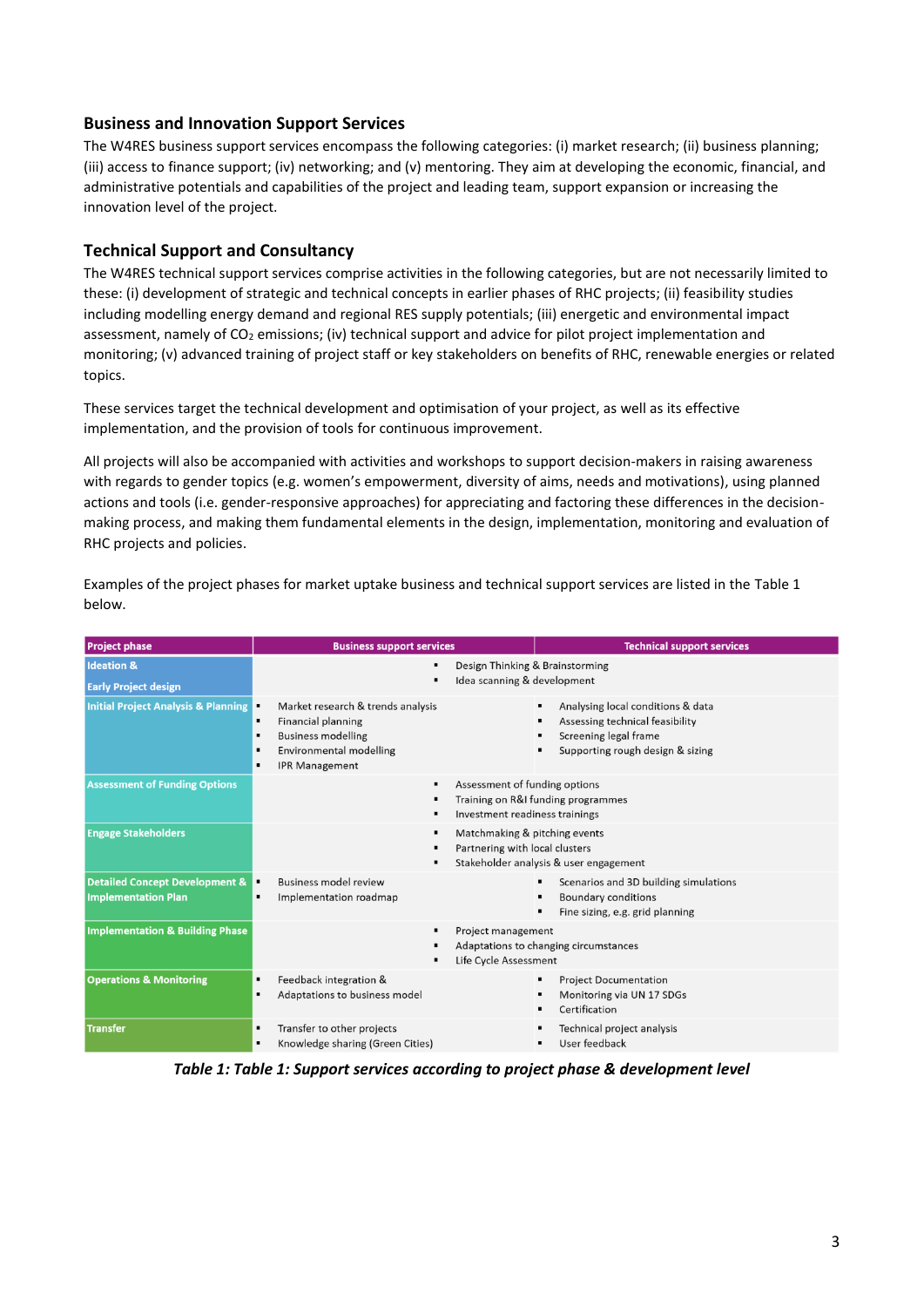

WOMEN FOR MARKET UPTAKE OF RENEWABLE HEATING AND COOLING

## **Application and Selection Process**

Your project will be evaluated based on the following dimensions:

- *1. Female Leadership, engagement level of women and/or gender topics in the project, e.g. gender mainstreaming tools, gender equality plans* The project is led by a woman or a woman is part of the project leadership team. The applicants want to engage women and gender related topics in their project.
- *2. Level of Innovation*

The project is based on the use or development of an innovative product, system or process or on an innovative solution, idea, approach, organizational, cooperation or service concept.

*3. Environmental and Technological Sustainability:* 

*e.g. use of sustainable technologies, reduction of greenhouse gas emissions*  The project shows how people can reduce the carbon footprint or identifies sustainable ways to address negative impacts of climate change.

- 4. *Business Case: Profitability, Feasibility, Scalability, Chances and Risks* The overall concept includes one or all of the above-mentioned topics and shows that the project is aware of the relevant market uptake activities of the project is likely to be realizable.
- 5. *Other impacts: Other than RHC*

The project shows further environmental, social or economic impacts outside of the RHC/energy sector, for example along the UN's 17 Sustainable Development Goals (SDGs).

The W4RES selection committee will assess each project along the weighted dimension of these selection criteria. In this round of calls the 25 projects with the highest scoring are selected to engage further with the W4RES experts and receive W4RES market uptake support services.

The W4RES selection committee is made of the 12 consortium partners who all have relevant expertise in one of the listed criteria areas. Every partner has one vote.

Applications are accepted from **Belgium, Bulgaria, Denmark, Germany, Greece, Italy, Norway** and **Slovakia**. To participate in the selection process, you will have to fill in a short application form available on the W4RES website by September 30th , 2022, if needed with the help of your respective Regional Hub Manager (can be found under **Contacts**). This form will provide the basis for the selection process of promising projects.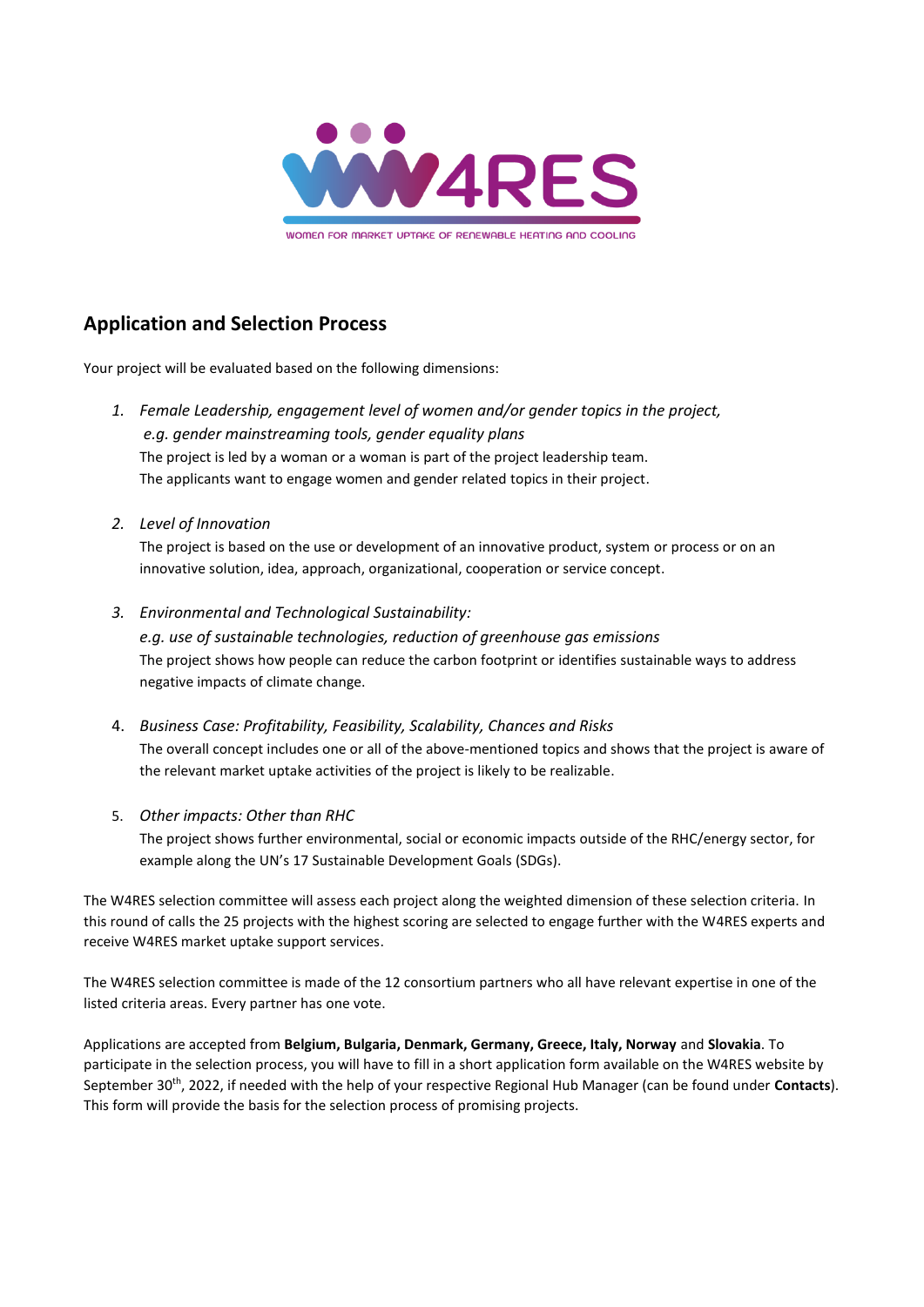

WOMEN FOR MARKET UPTAKE OF RENEWABLE HEATING AND COOLING

## **Upon Selection: Roles and responsibilities**

By applying to the W4RES open call for projects or being nominated by a W4RES consortium partner, you agree to fill out and sign the application and consent forms, and to take part in the respective selection process. If selected, you will obtain free **business and innovation support services** or **technical support services and consultancy**.

You will be contacted by the Regional Hub Manager of your region to inform you of the results of the selection process.

## **The** *W4RES* **project provides several benefits to participating projects, such as:**

- Revealing the missing know-how or expertise for market uptake activities, while offering a tailored Service Action Plan (including KPIs and a time plan) co-defined with the project representative.
- Improved business and technical capacities for project implementation and market uptake.
- Increased networking and collaboration opportunities, and visibility as an important change maker in the RES community across Europe.
- Unique opportunity to acquire gender-specific knowledge around gender equality and gender mainstreaming.
- Indirect support by the highly qualified members of the [W4RES Advisory Board](https://w4res.eu/about-us/advisory-board/) through consultations of the AB by consortium members with respect to the delivery of the support services.

## **As beneficiary of the market uptake support services and representatives of the selected projects, you are offered and expected to:**

- Fill in a Self-Assessment Tool before the start and after the end of the delivery of the support services.
- Receive business or technical market uptake support services.
- Agree to participate in a "post-service delivery" survey to evaluate the offered services and activities implemented over the course of the collaboration.
- Agree to have your project listed on the W4RES website as one of the winners of the open call for projects.

## **The W4RES partners delivering the support services (partner description can be found in Appendix I):**

- APRE AGENZIA PER LA PROMOZIONE DELLA RICERCA EUROPEA
- EAP ENERGY AGENCY OF PLOVDIV ASSOCIATION
- ECWT EUROPEAN CENTRE FOR WOMEN AND TECHNOLOGY
- **EGC EUROPEAN GREEN CITIES APS**
- **HFT UNIVERSITY OF APPLIED SCIENCES STUTTGART**
- PEDAL PEDAL CONSULTING SRO
- Q-PLAN Q-PLAN INTERNATIONAL ADVISORS PC
- S2i STEINBEIS 2I GMBH
- WECF WOMEN ENGAGE FOR A COMMON FUTURE EV
- WR WHITE RESEARCH SPRL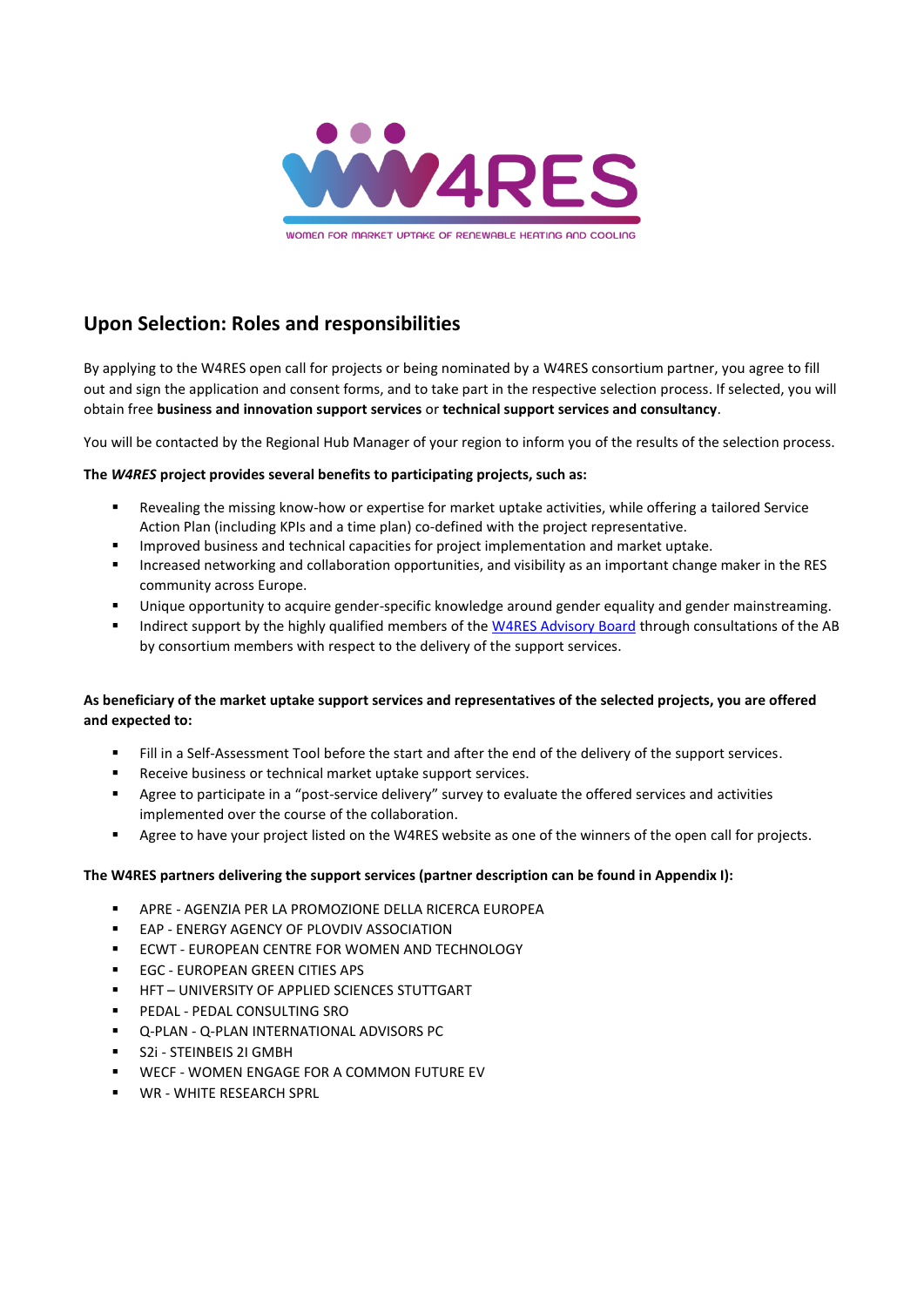

**Collaboration between W4RES Consortium Partners and Project Representatives**

The relationship between the W4RES Regional Hub and the project representative and potential other participants involved in the project activities is built on trust and mutual respect. Therefore, the following rules should apply to establish a code of conduct between the involved parties:

- Each party agrees to truthfully communicate information, potential risks and issues that could impact the project in an accurate and timely manner.
- The collaboration and services delivered are based on the Service Action Plan, which will be developed based on the assessment of the needs of the projects.
- All parties involved in the delivery and receiving of support services are expected to attend scheduled meetings and fulfil the jointly defined activities and steps in the process of delivery of the support services.

## **Expected Timeline and Important Dates**

The open call for projects will be officially published on the June  $1<sup>st</sup>$ , 2022. From this day, applications via open call and nominations by the W4RES Regional Hub managers will be accepted.

The evaluation and selection processes for the W4RES open call for projects and nominations will start in October 2022 and will be completed by the end of the month.

The delivery of services for supported projects is expected to start in December 2022 and will be completed at the latest by July 2023.

## **Resources and finance**

Supported RHC projects understand that they receive the rendered services for free and that they have to invest the time for collaboration and joint activities in order for delivering parties to perform the services. The time spend on the performed activities will not be charged to the project.

## **Amendment, Modification or Variation**

These Terms of Reference may be amended, varied, or modified in writing after consultation and agreement by the selected projects.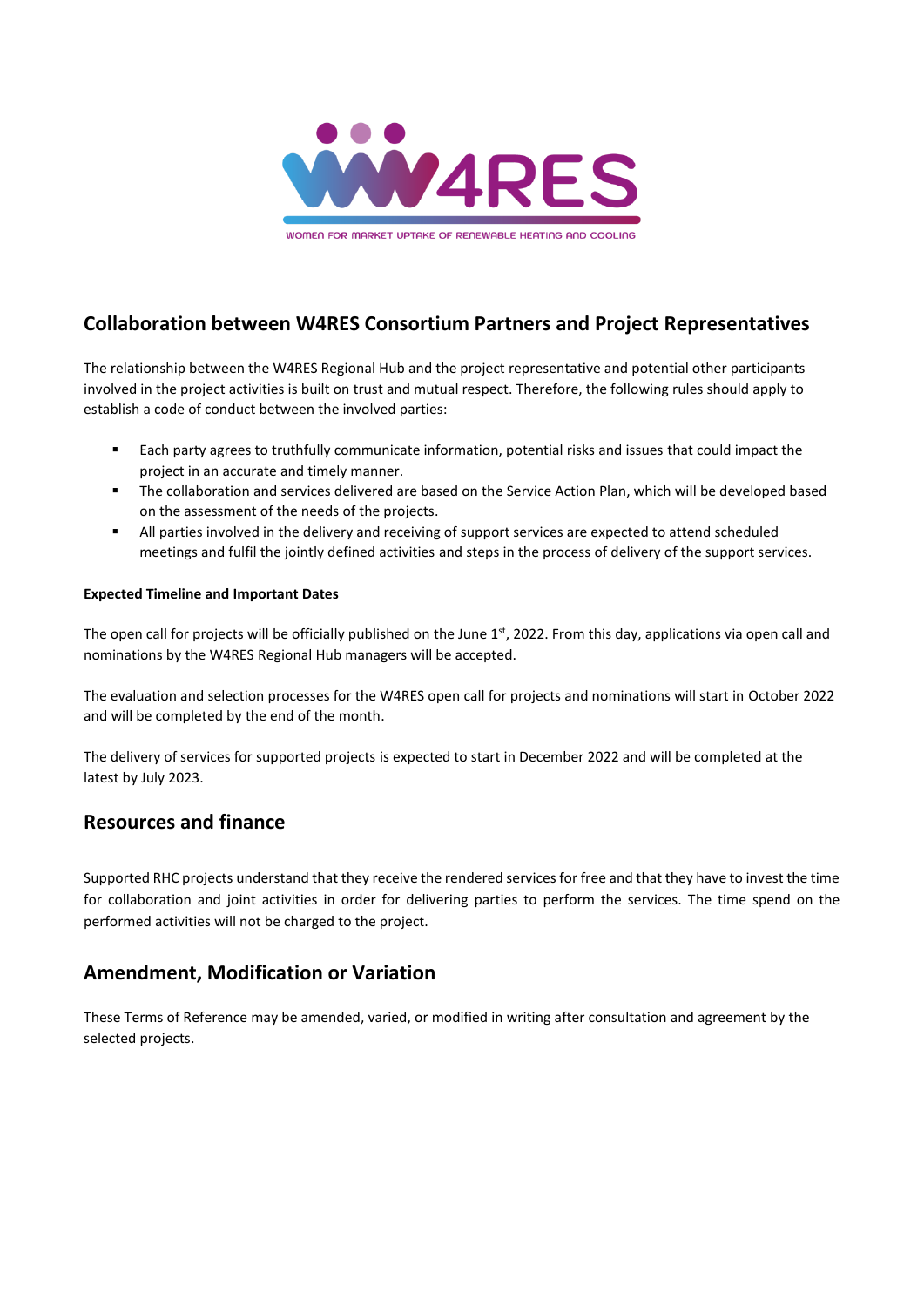

## **Contacts**

Any further information or concern about any aspects of your experience as beneficiary of the market uptake support services can be addressed to your **W4RES Regional Hub Manager**, using the details provided below:

| <b>Hub Region</b> | <b>Partner</b> | <b>Contact</b>     | E-Mail                     | <b>Phone</b>     |
|-------------------|----------------|--------------------|----------------------------|------------------|
| Belgium           | <b>WR</b>      | Giulia Zendron     | g.zendron@white-           | +32 2 520 00 09  |
|                   |                |                    | research.eu                |                  |
|                   |                |                    |                            |                  |
| Greece            | Q-PLAN         | Kostas Dasopoulos  | dasopoulos@qplan-intl.gr   | +30 2310 257277  |
| Germany           | S2I            | Despoina Ntagiakou | despoina.ntagiakou@steinbe | +49 711 123 4010 |
|                   |                |                    | is-europa.de               |                  |
| Italy             | <b>APRE</b>    | Serena Fabbrini    | fabbrini@appre.it          | +39 06 489399 93 |
| Slovakia          | <b>PEDAL</b>   | Jana Bielikova     | j.bielikova@pedal-         | +421 948 021 559 |
|                   |                |                    | consulting.eu              |                  |
| <b>Bulgaria</b>   | EAP            | Angelina Tomova    | angelina.tomova@eap-       |                  |
|                   |                |                    | save.eu                    | +359 32 62 57 54 |
|                   |                |                    |                            |                  |
|                   |                | Ina Karova         |                            |                  |
|                   |                |                    | ina.karova@eap-save.eu     |                  |
| Norway            | <b>ECWT</b>    | Eva Fabry          | eva.fabry@ecwt.eu          | +47 924 77 960   |
| Denmark           | EGC            | Alexandra Porazzo  | ap.@greencities.eu         | +45 2757 1955    |

We are looking forward to your application and a potential collaboration!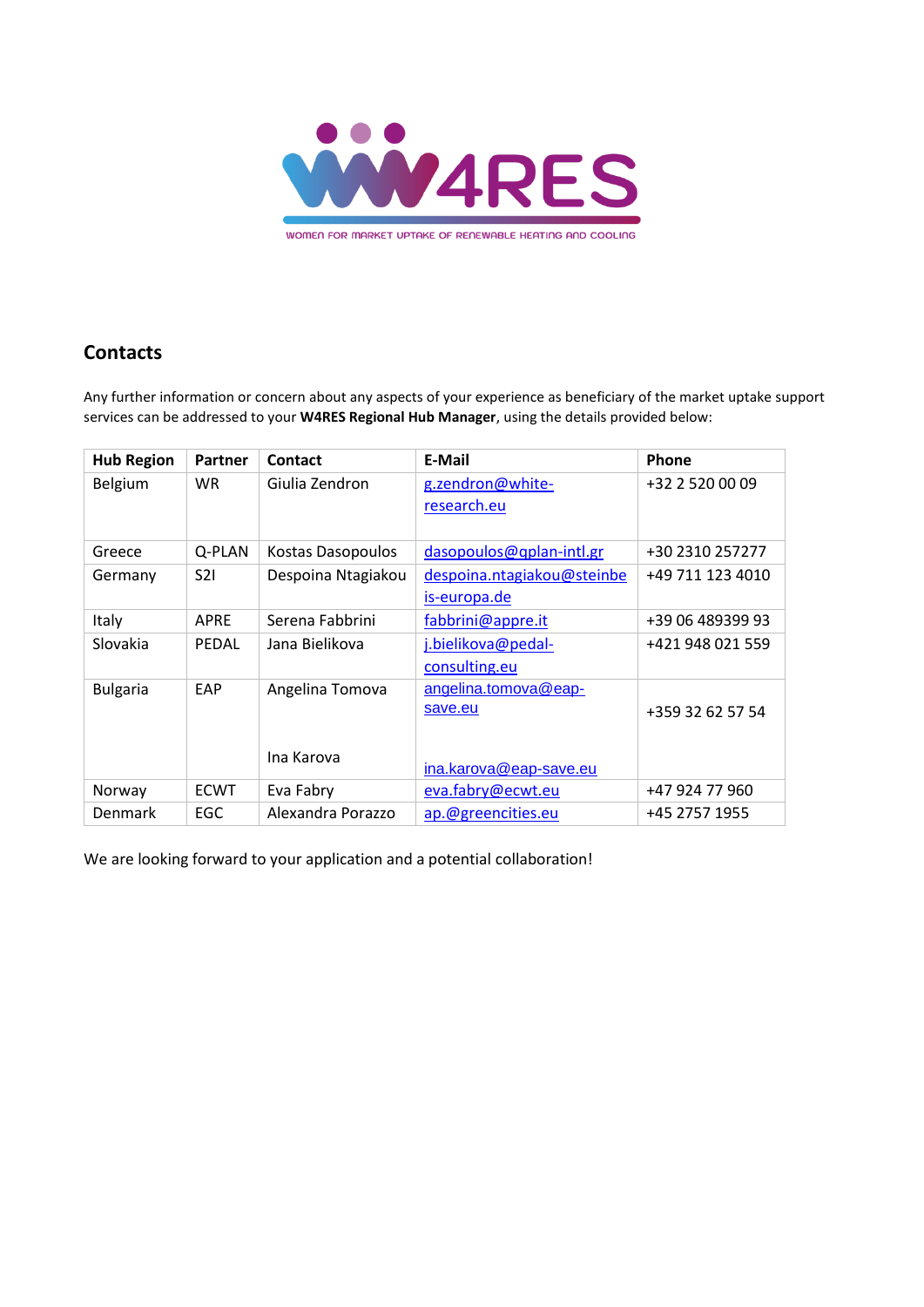## <span id="page-7-0"></span>Appendix I List of partners in the consortium

#### • **AGENZIA PER LA PROMOZIONE DELLA RICERCA EUROPEA, Italy**

A non-profit research organization to meet the growing demand for information on European Research Programs by providing information, training and assistance on the Framework Programs for R&I of the European Commission. More information at:<https://www.apre.it/>

### • **CIVIESCO SRL**, Italy

The Energy Service Company of Civibank, CiviESCo promotes urban regeneration, smart city projects and energy efficiency in the public and private sectors, being active in the urban, energy and fintech sectors all while gaining significant experience in building and financing 'green' operations and projects. More information at[: https://www.civiesco.it/](https://www.civiesco.it/)

#### **ENERGY AGENCY OF PLOVDIV ASSOCIATION, Bulgaria**

An agency devoted to promoting energy efficiency and renewable energy sources on regional and local levels. Regarding its agenda, EAP carries out feasibility studies, energy analyses, and energy project identification, development and management. More at[: https://www.eap-save.eu/](https://www.eap-save.eu/)

#### • **EUREC EESV**, Belgium

A leading association of research centers and university departments in the renewable energy sector. EUREC promotes and supports the development of innovative technologies, transition to more sustainable energy systems, education and training in the field of renewable energy technologies. More information at[: https://eurec.be/](https://eurec.be/)

#### • **ECWT - EUROPEAN CENTRE FOR WOMEN AND TECHNOLOGY**, Norway

A European non-profit organization focusing on promoting women's STEM & ICT uptake and leading, as well as participating in large scale EU research projects. For more information please visit: <http://www.ecwt.eu/>

#### • **EUROPEAN GREEN CITIES APS**, Denmark

A non-profit organization participating actively in EU proposals and projects that are mainly relevant to the development of green cities and buildings, while offering expertise in the urban planning, energy & ICT sectors. For more information[: http://greencities.eu/](http://greencities.eu/)

#### • **HOCHSCHULE FUR TECHNIK STUTTGART**, Germany

One of Germany's oldest Universities of Applied Sciences with its main research focusing on building, infrastructure and mobility while developing and coordinating successful national and international research projects. More information at:<https://www.hft-stuttgart.de/>

## • **PEDAL CONSULTING SRO**, Slovakia

An innovation and management consulting company that focuses its activities on provision of business and innovation support services, design, management and implementation of European R&I projects, in various environmental sectors. Please visit at[: https://pedal-consulting.eu/](https://pedal-consulting.eu/)

## • **Q-PLAN INTERNATIONAL ADVISORS PC**, Greece (W4RES Coordinator)

An innovation consulting company actively involved in the European R&I landscape, providing business and innovation support services to private and public organizations across several industries and market sectors. More information at:<https://qplan-intl.com/>